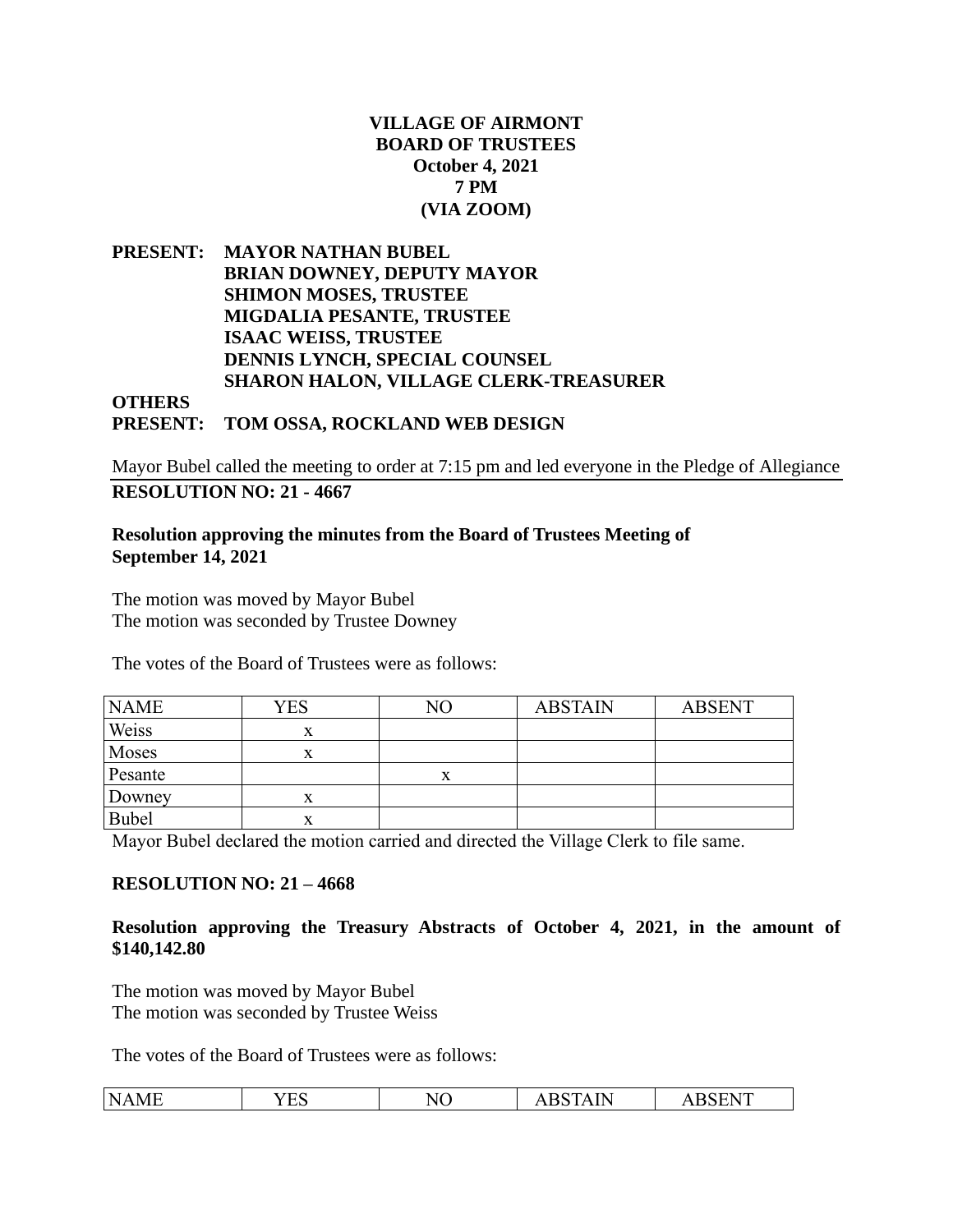| Weiss        |  |                                                                                      |  |
|--------------|--|--------------------------------------------------------------------------------------|--|
| Moses        |  |                                                                                      |  |
| Pesante      |  |                                                                                      |  |
| Downey       |  |                                                                                      |  |
| <b>Bubel</b> |  |                                                                                      |  |
|              |  | Morror Dukel, declared the motion counted and dimented the Village Claudete Cleaner. |  |

Mayor Bubel declared the motion carried and directed the Village Clerk to file same.

# **MOTION TO OPEN PUBLIC HEARING FOR PROPOSED LOCAL LAW 1**

Mayor Bubel moved the motion, seconded by Trustee Weiss. All were in favor and the motion carried.

Numerous residents commented in favor and opposed to the proposed law.

## **MOTION TO CLOSE THE PUBLIC HEARING FOR PROPOSED LOCAL LAW 1**

Mayor Bubel moved the motion to close the public hearing seconded by Trustee Weiss. All were in favor and the motion carried.

## **RESOLUTION NO: 21-4669**

**The Board notes that the adoption of this local law (1) based on prior SEQRA documents provided is an unlisted action under SEQRA and is determined to have no significant nor substantial impact on the environment. Therefore, a determination of non-significance is made so that a negative declaration under SEQRA is now determined.**

The motion was moved by Trustee Moses The motion was seconded by Deputy Mayor Downey

The votes of the Board of Trustees were as follows:

| <b>NAME</b>  | YES | NΟ        | <b>ABSTAIN</b> | <b>ABSENT</b> |
|--------------|-----|-----------|----------------|---------------|
| Weiss        |     |           |                |               |
| Moses        |     |           |                |               |
| Pesante      |     | $\Lambda$ |                |               |
| Downey       | л   |           |                |               |
| <b>Bubel</b> |     |           |                |               |

Mayor Bubel declared the motion carried and directed the Village Clerk to file same.

### **RESOLUTION NO: 21-4670**

### **MOTION TO ADOPT LOCAL LAW NO. 1 OF 2021 AMENDING VILLAGE CODE CHAPTER 200 TITLED VEHICLES AND TRAFFIC, SECTION 200-11 (A)(2) PROHIBITED ACTS; EXCEPTIONS**

The motion was moved by Mayor Bubel The motion was seconded by Isaac Weiss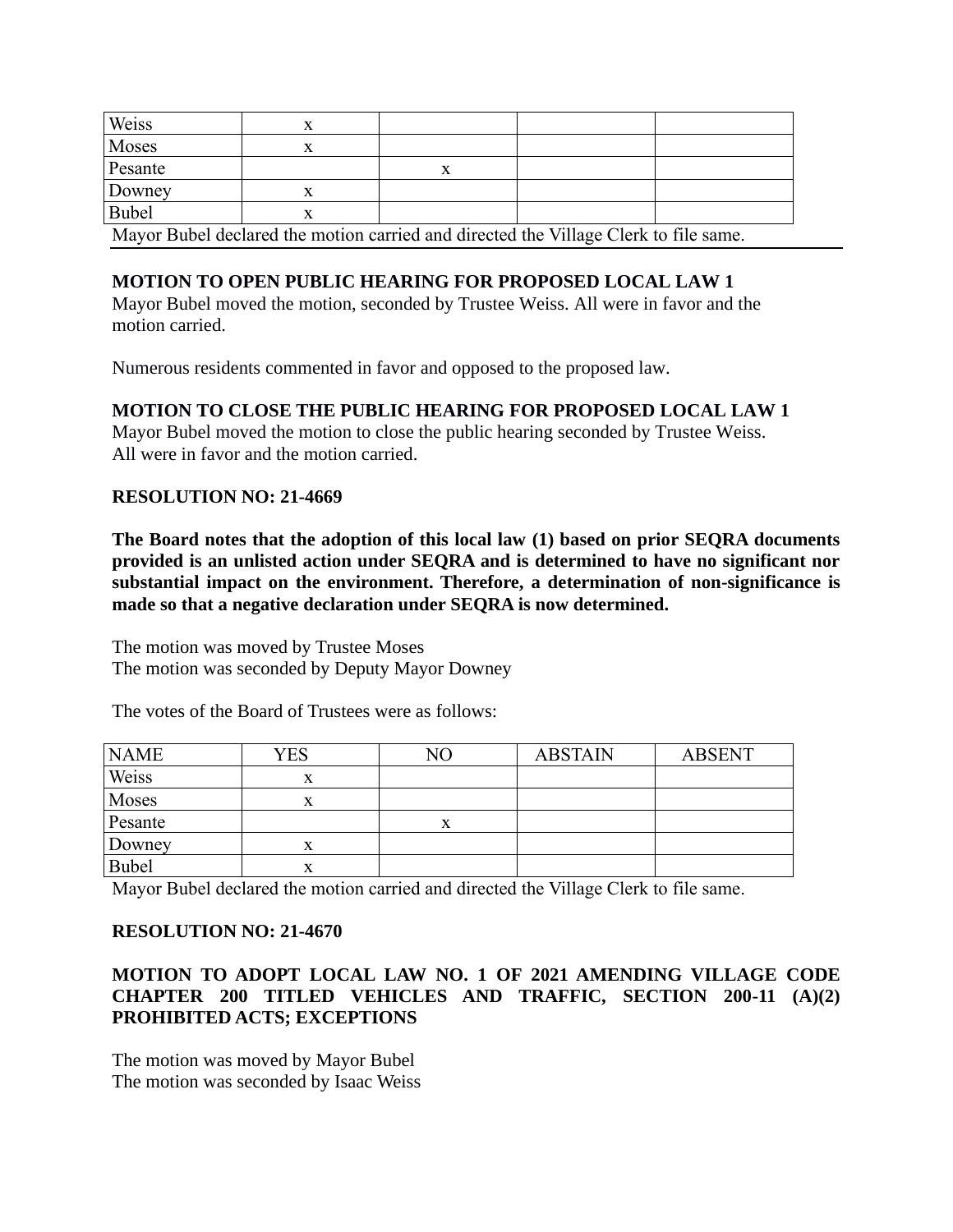The votes of the Board of Trustees were as follows:

| <b>NAME</b>  | <b>YES</b> | NO | <b>ABSTAIN</b> | <b>ABSENT</b> |
|--------------|------------|----|----------------|---------------|
| Weiss        | x          |    |                |               |
| Moses        | x          |    |                |               |
| Pesante      |            | х  |                |               |
| Downey       | x          |    |                |               |
| <b>Bubel</b> | x          |    |                |               |

Mayor Bubel declared the motion carried and directed the Village Clerk to file same.

## **MOTION TO OPEN PUBLIC HEARING FOR PROPOSED LOCAL LAW 2**

Mayor Bubel moved the motion, seconded by Trustee Weiss. All were in favor except Trustee Pesante and the motion carried.

Numerous residents commented in favor and opposed to the proposed law.

## **MOTION TO CLOSE THE PUBLIC HEARING FOR PROPOSED LOCAL LAW 2**

Mayor Bubel moved the motion to close the public hearing seconded by Trustee Moses. All were in favor except Trustee Pesante and the motion carried.

### **RESOLUTION NO: 21-4671**

**The Board notes that the adoption of this local law (2) based on prior SEQRA documents provided is an unlisted action under SEQRA and is determined to have no significant nor substantial impact on the environment. Therefore, a determination of non-significance is made so that a negative declaration under SEQRA is now determined.**

The motion was moved by Deputy Mayor Downey The motion was seconded by Trustee Weiss

| <b>NAME</b>  | YES | NО | <b>ABSTAIN</b> | <b>ABSENT</b> |
|--------------|-----|----|----------------|---------------|
| Weiss        | x   |    |                |               |
| Moses        |     |    |                |               |
| Pesante      |     |    |                |               |
| Downey       |     |    |                |               |
| <b>Bubel</b> |     |    |                |               |

The votes of the Board of Trustees were as follows:

Mayor Bubel declared the motion carried and directed the Village Clerk to file same.

### **RESOLUTION NO: 21-4672**

# **MOTION TO ADOPT LOCAL LAW NO. 2 OF 2021 AMENDING VILLAGE CODE CHAPTER 210 TITLED ZONING BY REPEALING SECTION 210-25 GARAGES**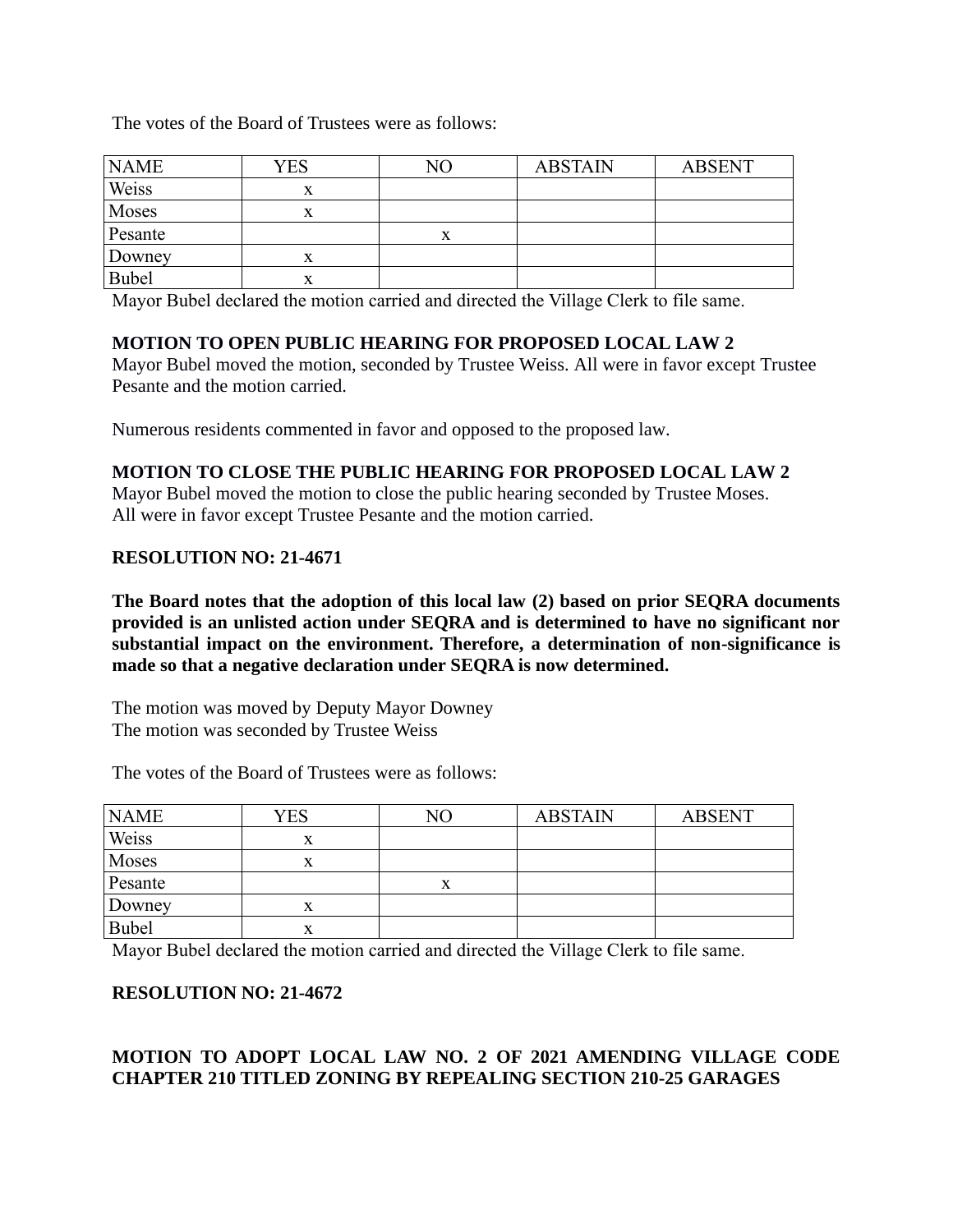The motion was moved by Mayor Bubel The motion was seconded by Isaac Weiss

The votes of the Board of Trustees were as follows:

| <b>NAME</b>  | YES | NO | <b>ABSTAIN</b> | <b>ABSENT</b> |
|--------------|-----|----|----------------|---------------|
| Weiss        | x   |    |                |               |
| Moses        | x   |    |                |               |
| Pesante      |     |    |                |               |
| Downey       | х   |    |                |               |
| <b>Bubel</b> | л   |    |                |               |

Mayor Bubel declared the motion carried and directed the Village Clerk to file same.

## **MOTION TO OPEN PUBLIC HEARING FOR PROPOSED LOCAL LAW 3**

Mayor Bubel moved the motion, seconded by Deputy Mayor Downey. All were in favor and the motion carried.

Numerous residents commented in favor and opposed to the proposed law.

## **MOTION TO CLOSE THE PUBLIC HEARING FOR PROPOSED LOCAL LAW 3**

Mayor Bubel moved the motion to close the public hearing seconded by Deputy Mayor Downey. All were in favor and the motion carried.

### (HOURS WERE AMMENDED FROM 10AM TO 9AM)

### **RESOLUTION NO: 21-4673**

**The Board notes that the adoption of this local law (3) based on prior SEQRA documents provided is an unlisted action under SEQRA and is determined to have no significant nor substantial impact on the environment. Therefore, a determination of non-significance is made so that a negative declaration under SEQRA is now determined.**

The motion was moved by Mayor Bubel The motion was seconded by Trustee Moses

The votes of the Board of Trustees were as follows:

| <b>NAME</b>  | YES | NΟ        | <b>ABSTAIN</b> | <b>ABSENT</b> |
|--------------|-----|-----------|----------------|---------------|
| Weiss        | x   |           |                |               |
| Moses        | л   |           |                |               |
| Pesante      |     | $\lambda$ |                |               |
| Downey       | x   |           |                |               |
| <b>Bubel</b> | x   |           |                |               |

Mayor Bubel declared the motion carried and directed the Village Clerk to file same.

## **RESOLUTION NO: 21-4674**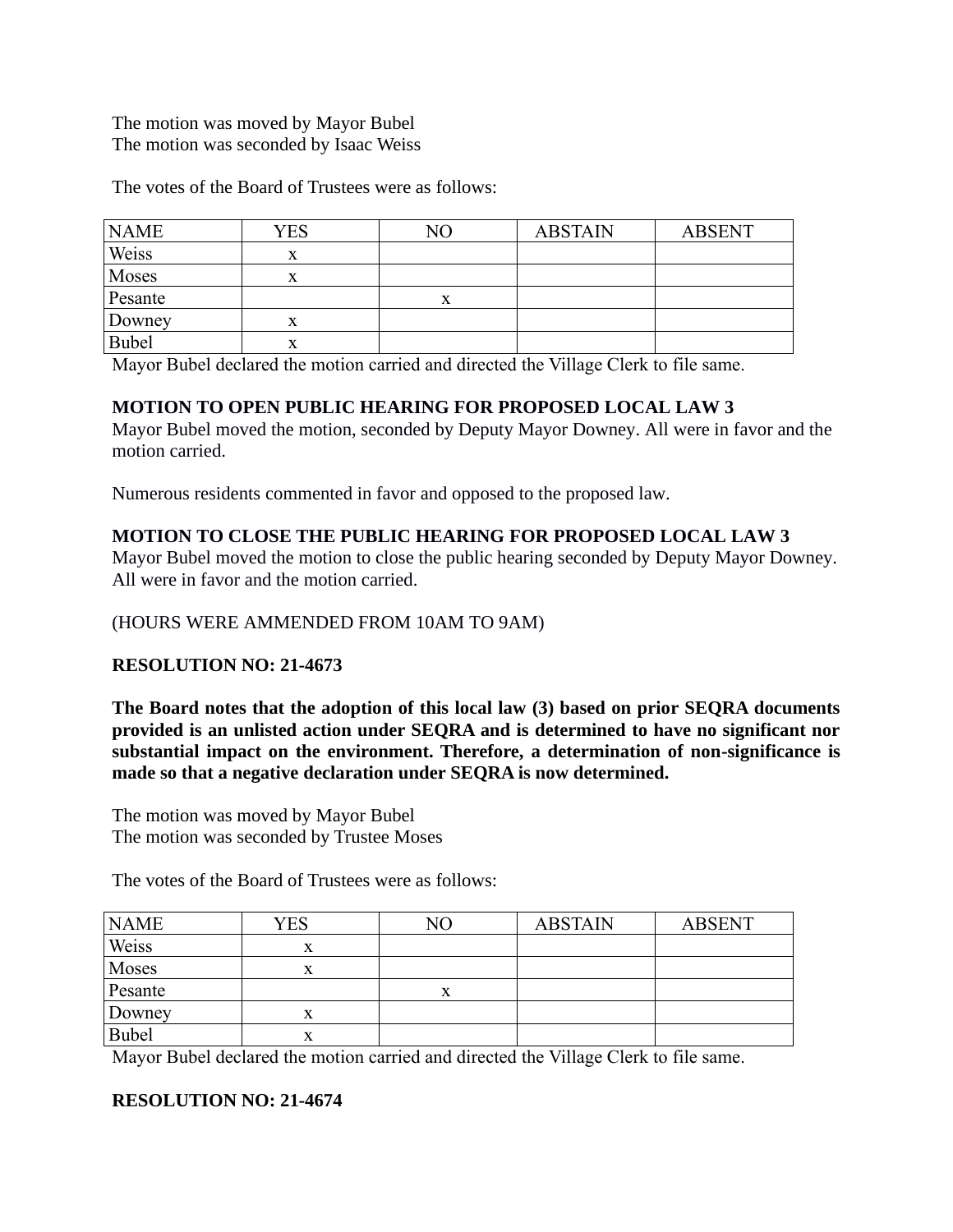# **MOTION TO ADOPT LOCAL LAW NO. 3 OF 2021 AMENDING VILLAGE CODE CHAPTER 123 TITLED LANDSCAPERS SECTION 123-7(A) OPERATIONAL REGULATIONS AS AMMENDED**

The motion was moved by Mayor Bubel The motion was seconded by Shimon Moses

The votes of the Board of Trustees were as follows:

| <b>NAME</b> | YES | NΟ | <b>ABSTAIN</b> | <b>ABSENT</b> |
|-------------|-----|----|----------------|---------------|
| Weiss       | X   |    |                |               |
| Moses       | x   |    |                |               |
| Pesante     |     |    |                |               |
| Downey      |     |    |                |               |
| Bubel       |     |    |                |               |

Mayor Bubel declared the motion carried and directed the Village Clerk to file same.

## **MOTION TO OPEN PUBLIC HEARING FOR PROPOSED LOCAL LAW 4**

Mayor Bubel moved the motion, seconded by Trustee Weiss. All were in favor except Trustee Pesante and the

motion carried.

Numerous residents commented in favor and opposed to the proposed law.

### **MOTION TO CLOSE THE PUBLIC HEARING FOR PROPOSED LOCAL LAW 4**

Mayor Bubel moved the motion to close the public hearing seconded by Deputy Mayor Downey. All were in favor except Trustee Pesante and the motion carried.

### **RESOLUTION NO: 21-4675**

**The Board notes that the adoption of this local law (4) based on prior SEQRA documents provided is an unlisted action under SEQRA and is determined to have no significant nor substantial impact on the environment. Therefore, a determination of non-significance is made so that a negative declaration under SEQRA is now determined.**

The motion was moved by Trustee Moses The motion was seconded by Deputy Mayor Downey

| <b>NAME</b> | YES | NΟ | <b>ABSTAIN</b> | <b>ABSENT</b> |
|-------------|-----|----|----------------|---------------|
| Weiss       |     |    |                |               |
| Moses       |     |    |                |               |
| Pesante     |     |    |                |               |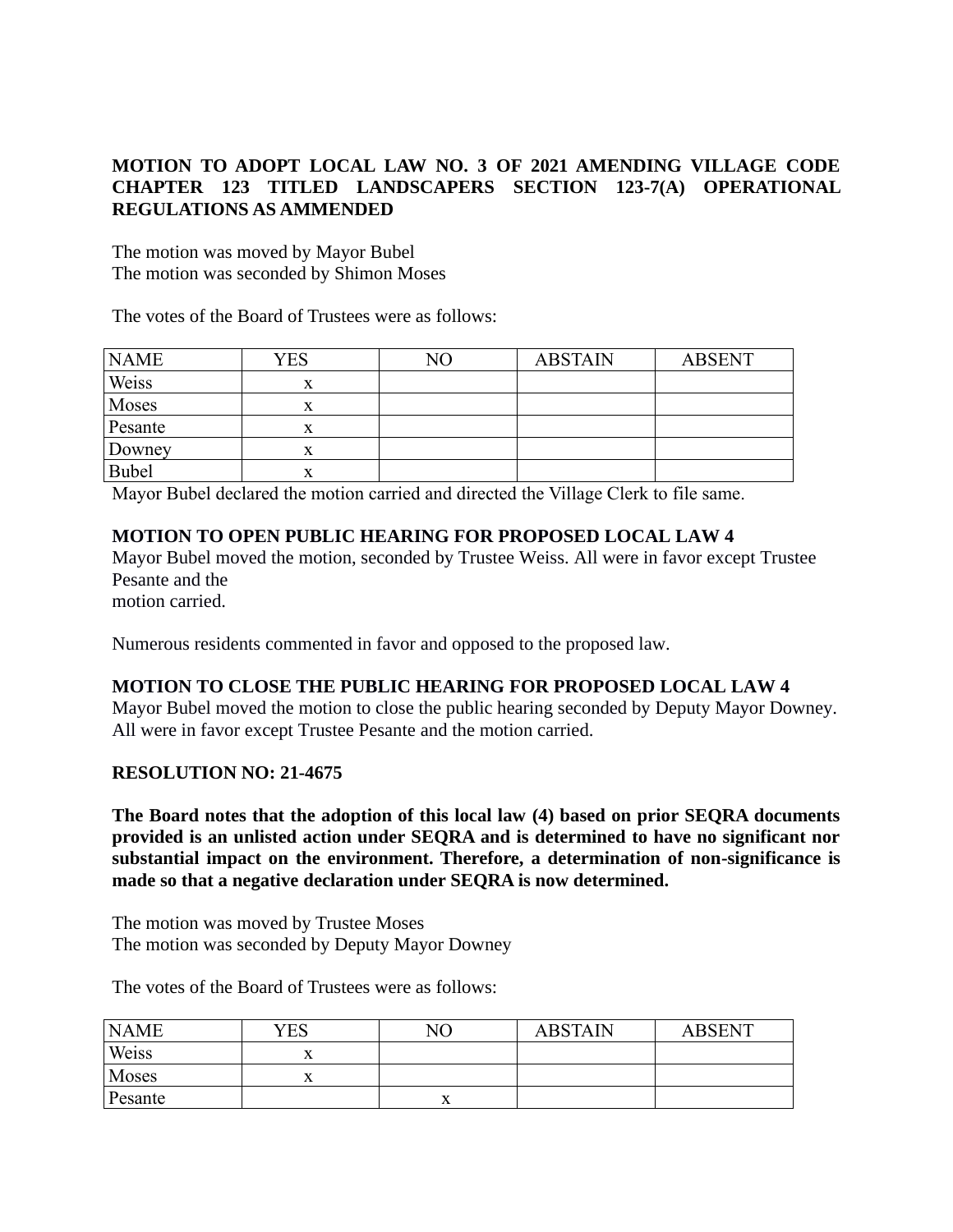| r<br>ownev | . .                             |  |  |
|------------|---------------------------------|--|--|
| Bubel      | - -<br>$\overline{\phantom{a}}$ |  |  |

Mayor Bubel declared the motion carried and directed the Village Clerk to file same.

### **RESOLUTION NO: 21-4676**

### **MOTION TO ADOPT LOCAL LAW NO. 4 OF 2021 AMENDING VILLAGE CODE CHAPTER 195 TITLED TREE MAINTENANCE AND MANAGEMENT OPERATIONS, SECTION 26**

The motion was moved by Mayor Bubel The motion was seconded by Isaac Weiss

The votes of the Board of Trustees were as follows:

| <b>NAME</b>  | YES    | NO | <b>ABSTAIN</b> | <b>ABSENT</b> |
|--------------|--------|----|----------------|---------------|
| Weiss        | x      |    |                |               |
| Moses        | x      |    |                |               |
| Pesante      |        |    |                |               |
| Downey       | x      |    |                |               |
| <b>Bubel</b> | v<br>л |    |                |               |

Mayor Bubel declared the motion carried and directed the Village Clerk to file same.

## **MOTION TO OPEN PUBLIC HEARING FOR PROPOSED LOCAL LAW 5**

Mayor Bubel moved the motion, seconded by Trustee Weiss. All were in favor and the motion carried.

Numerous residents commented in favor and opposed to the proposed law.

### **MOTION TO CLOSE THE PUBLIC HEARING FOR PROPOSED LOCAL LAW 5**

Mayor Bubel moved the motion to close the public hearing seconded by Trustee Weiss. All were in favor and the motion carried.

### **RESOLUTION NO: 21-4677**

**The Board notes that the adoption of this local law (5) based on prior SEQRA documents provided is an unlisted action under SEQRA and is determined to have no significant nor substantial impact on the environment. Therefore, a determination of non-significance is made so that a negative declaration under SEQRA is now determined.**

The motion was moved by Mayor Bubel The motion was seconded by Deputy Mayor Downey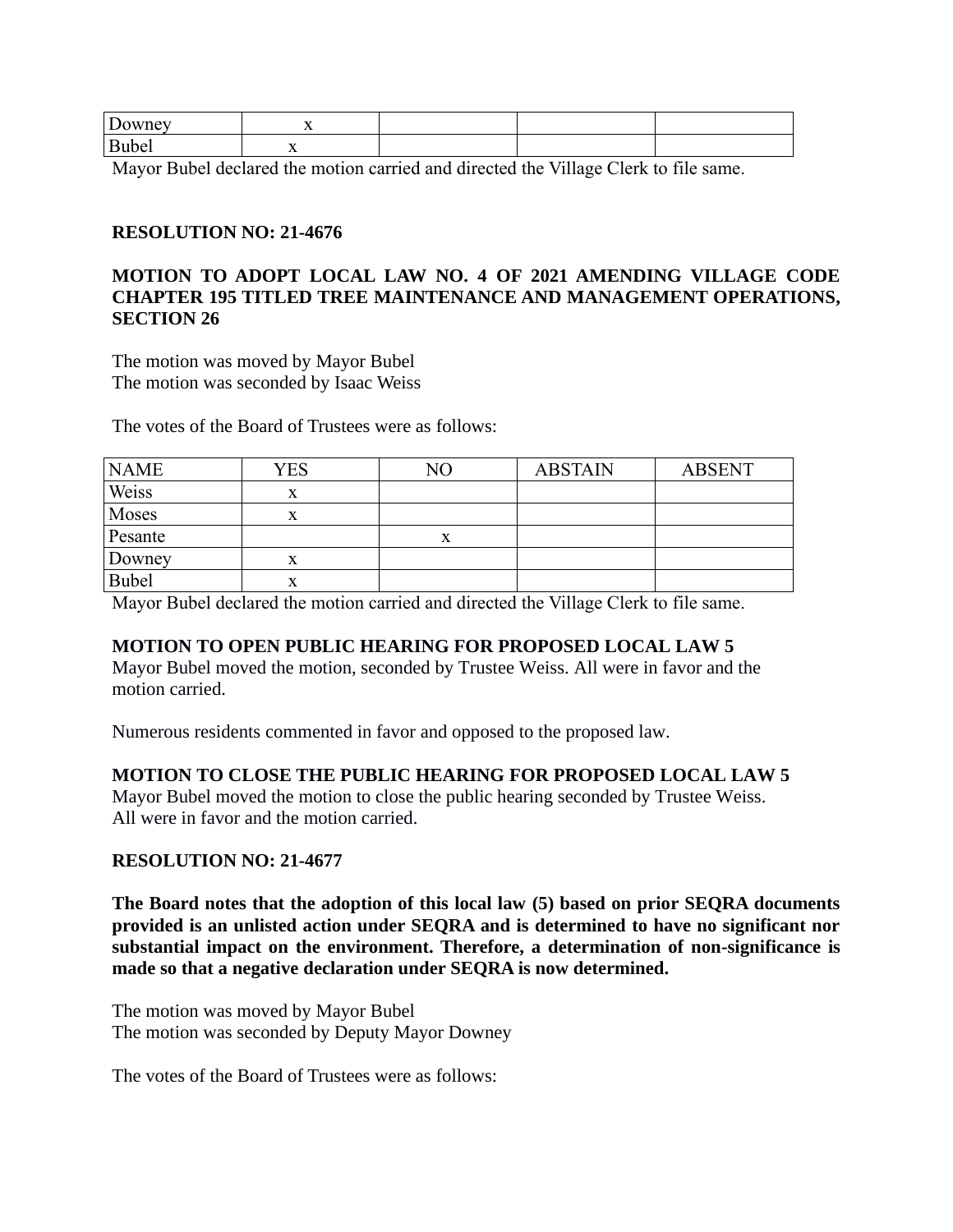| <b>NAME</b>  | YES | NΟ | <b>ABSTAIN</b> | <b>ABSENT</b> |
|--------------|-----|----|----------------|---------------|
| Weiss        | X   |    |                |               |
| Moses        | X   |    |                |               |
| Pesante      |     |    |                |               |
| Downey       | х   |    |                |               |
| <b>Bubel</b> | X   |    |                |               |

Mayor Bubel declared the motion carried and directed the Village Clerk to file same.

### (HOURS WERE AMMENDED FROM 10AM TO 9AM) **RESOLUTION NO: 21-4678**

## **MOTION TO ADOPT LOCAL LAW NO. 5 OF 2021 AMENDING VILLAGE CODE CHAPTER 132 TITLED NOISE, SECTION 132-4(C)(1A) AND 132-4(D) PROHIBITED ACTS AS AMMENDED**

The motion was moved by Mayor Bubel The motion was seconded by Isaac Weiss

The votes of the Board of Trustees were as follows:

| <b>NAME</b>  | <b>YES</b>     | NO | <b>ABSTAIN</b> | <b>ABSENT</b> |
|--------------|----------------|----|----------------|---------------|
| Weiss        | v<br>$\Lambda$ |    |                |               |
| Moses        | $\Lambda$      |    |                |               |
| Pesante      |                | △  |                |               |
| Downey       | $\Lambda$      |    |                |               |
| <b>Bubel</b> | л              |    |                |               |

Mayor Bubel declared the motion carried and directed the Village Clerk to file same.

## **MOTION TO OPEN PUBLIC HEARING FOR PROPOSED LOCAL LAW 6**

Mayor Bubel moved the motion, seconded by Trustee Weiss. All were in favor except Trustee Pesante and the motion carried.

Numerous residents commented in favor and opposed to the proposed law.

## **MOTION TO CLOSE THE PUBLIC HEARING FOR PROPOSED LOCAL LAW 6**

Mayor Bubel moved the motion to close the public hearing seconded by Trustee Moses. All were in favor and the motion carried.

## **RESOLUTION NO: 21-4679**

**The Board notes that the adoption of this local law (6) based on prior SEQRA documents provided is an unlisted action under SEQRA and is determined to have no significant nor substantial impact on the environment. Therefore, a determination of non-significance is made so that a negative declaration under SEQRA is now determined.**

The motion was moved by Mayor Bubel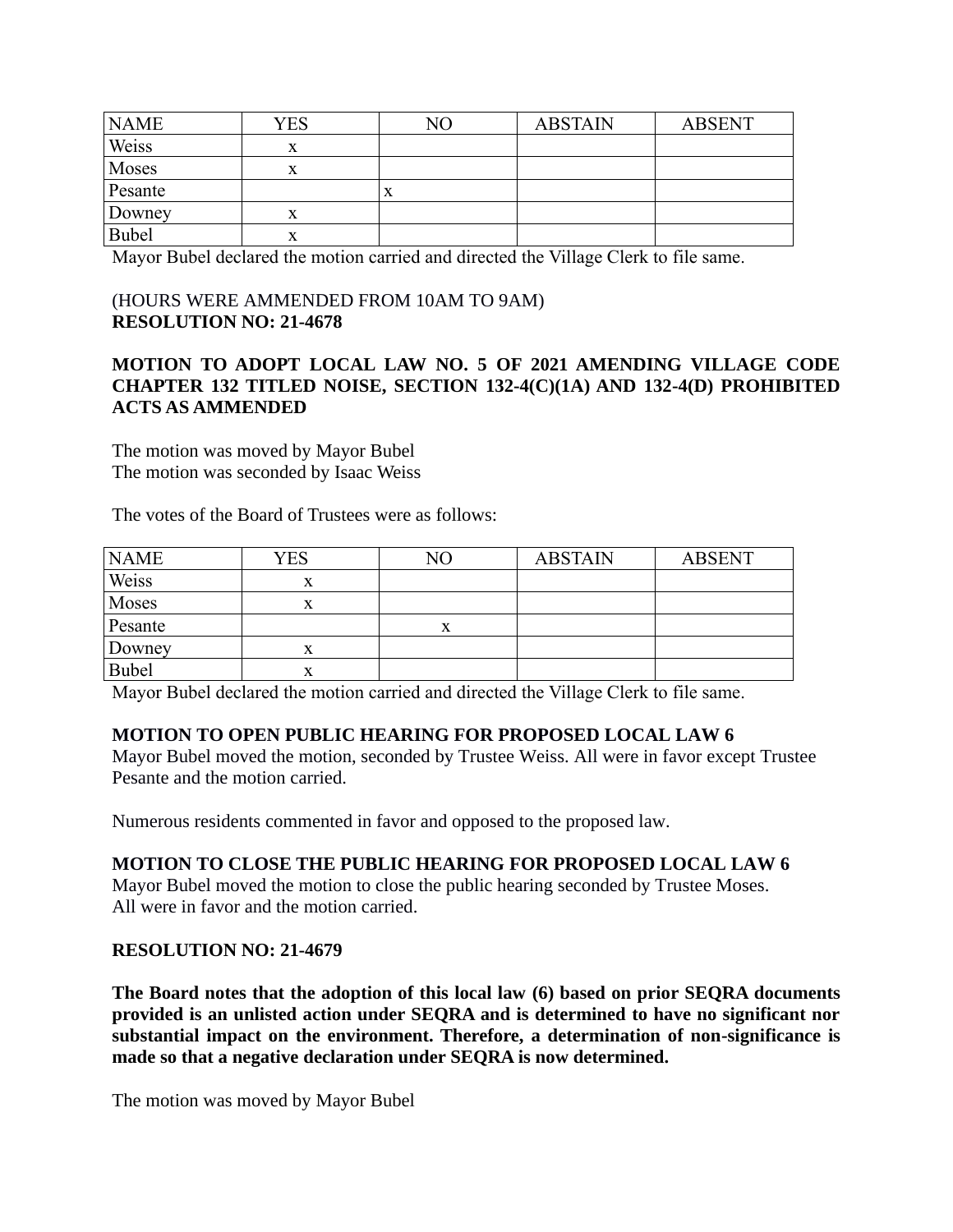### The motion was seconded by Trustee Moses

The votes of the Board of Trustees were as follows:

| <b>NAME</b>  | YES       | NΟ | <b>ABSTAIN</b> | <b>ABSENT</b> |
|--------------|-----------|----|----------------|---------------|
| Weiss        | x         |    |                |               |
| Moses        | x         |    |                |               |
| Pesante      |           |    |                |               |
| Downey       | л         |    |                |               |
| <b>Bubel</b> | $\Lambda$ |    |                |               |

Mayor Bubel declared the motion carried and directed the Village Clerk to file same.

## **RESOLUTION NO: 21-4680**

# **MOTION TO ADOPT LOCAL LAW NO. 6 OF 2021 AMENDING VILLAGE CODE CHAPTER 52 TITLED TERMS OF OFFICE; VILLAGE ELECTIONS BY REPEALING SECTION 52-4 CITIZENS PROTECTION ACT**

The motion was moved by Mayor Bubel The motion was seconded by Trustee Moses

The votes of the Board of Trustees were as follows:

| <b>NAME</b> |     |    |                |               |  |
|-------------|-----|----|----------------|---------------|--|
|             | YES | NO | <b>ABSTAIN</b> | <b>ABSENT</b> |  |
| Weiss       | X   |    |                |               |  |
| Moses       | x   |    |                |               |  |
| Pesante     |     | x  |                |               |  |
| Downey      | x   |    |                |               |  |
| Bubel       | л   |    |                |               |  |
|             |     |    |                |               |  |

Mayor Bubel declared the motion carried and directed the Village Clerk to file same.

### **OLD BUSINESS/NEW BUSINESS**

Trustee Pesante brought up some questions regarding clerical issues with the Village. The mayor responded to her allegations and directed her to contact him directly to resolve any clerical issues.

Mayor Bubel made the following motion:

### **MOTION REMOVE BRIAN DOWNEY FROM HIS POSITION AS DEPUTY MAYOR**

The motion was moved by Mayor Bubel The motion was seconded by Trustee Pesante

| <b>NAME</b> | YES | NΟ        | <b>ABSTAIN</b> | <b>ARSENT</b> |
|-------------|-----|-----------|----------------|---------------|
| Weiss       |     | $\lambda$ |                |               |
| Moses       |     | $\lambda$ |                |               |